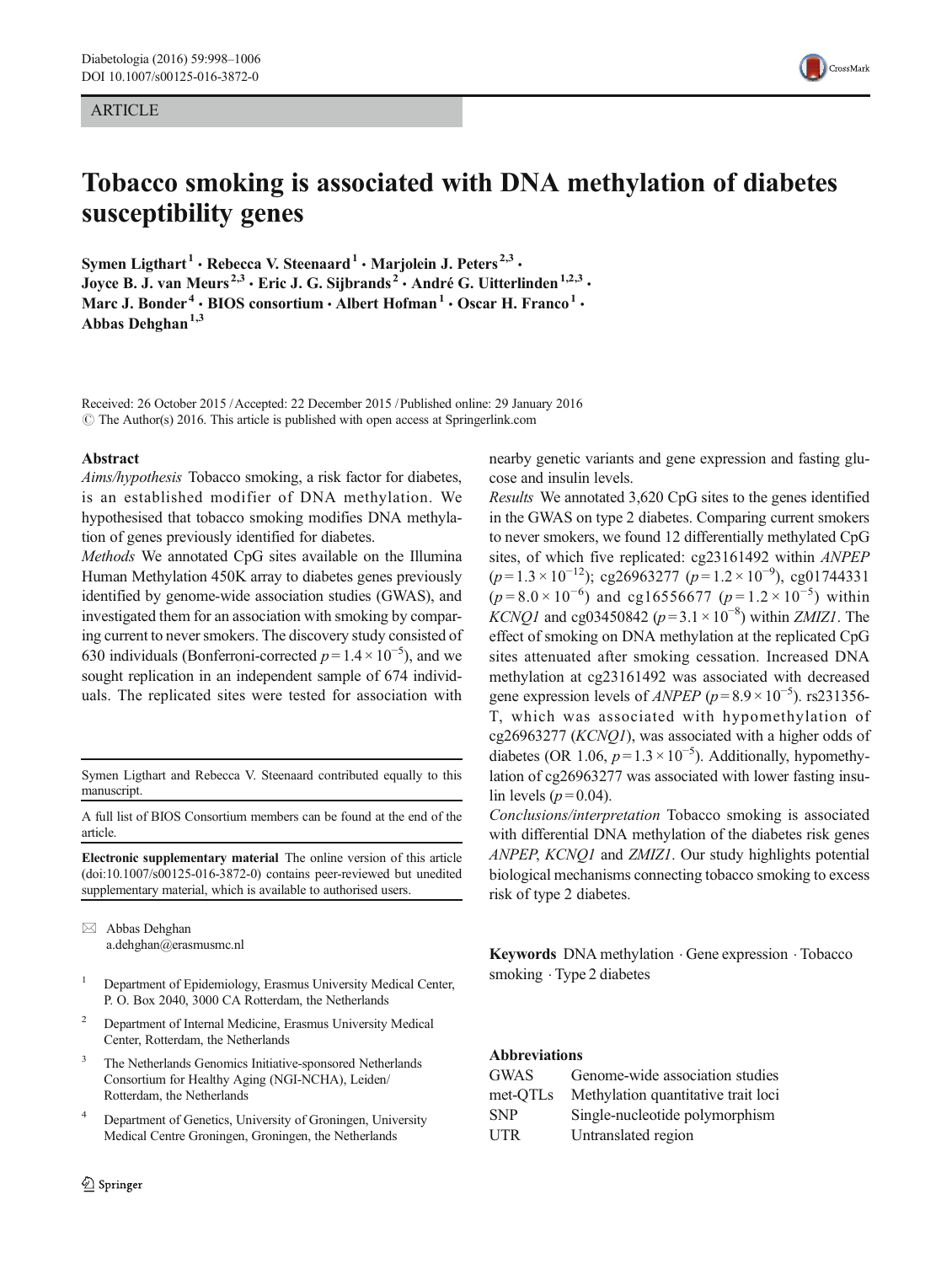#### Introduction

In the last decade, genome-wide association studies (GWAS) have been conducted in order to identify DNA sequence variants for a wide range of diseases including type 2 diabetes [\[1](#page-7-0)–[3\]](#page-7-0). These GWAS have successfully identified numerous single-nucleotide polymorphisms (SNPs) located in and near genes that may be key in the development of type 2 diabetes. Up to now, a total number of 88 genetic loci have been identified for type 2 diabetes [\[4\]](#page-7-0).

Tobacco smoking is associated with an increased risk of type 2 diabetes [[5](#page-7-0)]. Several biological mechanisms have been proposed through which smoking may have an effect on the development of diabetes, including inflammation and the effect of nicotine on insulin resistance [[6\]](#page-7-0). However, the exact molecular mechanisms connecting smoking to an increased risk of diabetes remain largely unknown. Previous research has established that tobacco smoking has an important role in DNA methylation, the epigenetic mechanism of attachment of a methyl group to a nucleotide [\[7](#page-7-0)–[9](#page-7-0)]. DNA methylation has several functions in the human genome including the regulation of gene expression and maintenance of genome stability [\[10\]](#page-7-0). In line with this, previous studies have suggested DNA methylation as a potential pathway in the association between tobacco smoking and an increased risk of diabetes [[11](#page-7-0)].

We hypothesised that tobacco smoking changes DNA methylation of susceptibility loci identified in GWAS for type 2 diabetes. We therefore investigated the association between DNA methylation in whole blood at loci identified for type 2 diabetes through GWAS and current tobacco smoking in a Dutch population-based cohort study. Furthermore, we investigated the potential effect of DNA methylation on the expression of genes near to the identified methylation sites.

## **Methods**

Study population The study was conducted using data from the Rotterdam Study; the design of the Rotterdam Study has been described elsewhere [\[12\]](#page-7-0). In brief, in 1990 all inhabitants living in the neighbourhood of Ommoord in Rotterdam, the Netherlands, aged 55 years and over, were invited to participate (RS-1). In 2000, the cohort was extended with 3,011 participants who had reached the age of 55 years or who were aged 55 years and over and had moved into the research area (RS-2). In 2006, a third cohort of 3,934 participants aged 45 years and older was initiated (RS-3). The discovery panel consisted of 630 non-diabetic participants in the first visit of RS-3 (diabetes was defined as a serum glucose level  $\geq$  7.0 mmol/l or the use of glucose-lowering medication) of a random subset of 747 individuals of European descent with DNA methylation data available. We sought replication of the identified CpG sites in a set of 674 non-diabetic participants from the third visit of RS-2 and the second visit of RS-3. The individuals in the replication study did not participate in the discovery study. The Rotterdam Study has been approved by the medical ethics committee according to the Population Screening Act: Rotterdam Study, executed by the Ministry of Health, Welfare and Sports of the Netherlands. All participants in the present analysis provided written informed consent to participate and to obtain information from their treating physicians.

Data collection Data on tobacco smoking was collected during home interviews. Participants were asked about past and present cigarette, cigar and pipe smoking behaviour and were then categorised into current, former and never tobacco smokers. We asked current smokers about the age at which they started smoking and the number of cigarettes that they smoked per day. Former smokers were asked at what age they ceased smoking. Five of the participants had missing smoking status and were therefore excluded from any analysis. During the visit to the centre, weight and height were measured with the participant in standing position and wearing normal clothes. BMI was calculated as height in metres by weight in kilograms squared. All participants had blood samples taken during the visit to quantify DNA methylation, messenger RNA (mRNA) expression levels, DNA sequence variants and other blood measurements.

DNA methylation data DNA was extracted from whole peripheral blood (stored in EDTA tubes) by standardised salting out methods. Genome-wide DNA methylation levels were measured using the Illumina Human Methylation 450K array [\[13\]](#page-7-0) (Illumina, San Diego, CA, USA). In short, samples (500 ng of DNA per sample) were first treated with bisulfite using the Zymo EZ-96 DNA-methylation kit (Zymo Research, Irvine, CA, USA). Next, samples were hybridised to the arrays according to the manufacturers' protocols. The methylation percentage of a CpG site was reported as a β value ranging between 0 (no methylation) and 1 (full methylation). Processing of the Rotterdam Study DNA methylation samples was performed at the Genetic Laboratory of Internal Medicine, Erasmus University Medical Centre, Rotterdam.

Quality control of the samples was carried out using Genome Studio (v2011.1, methylation module version 1.9.0; Illumina). In the discovery panel, a total number of 16 samples were removed: seven had a sample call rate below 99%; five had incomplete bisulfite conversion and four had sex changes. In the replication set, all samples passed the quality control based on the first two principal components obtained using principal component analysis (PCA), and no sex swaps were detected. Further quality control of the probes was done based on the detection  $p$  value calculated with Genome Studio. Probes with a detection  $p$  value of more than 0.01 in more than 1% of the samples were excluded. Additionally, sample-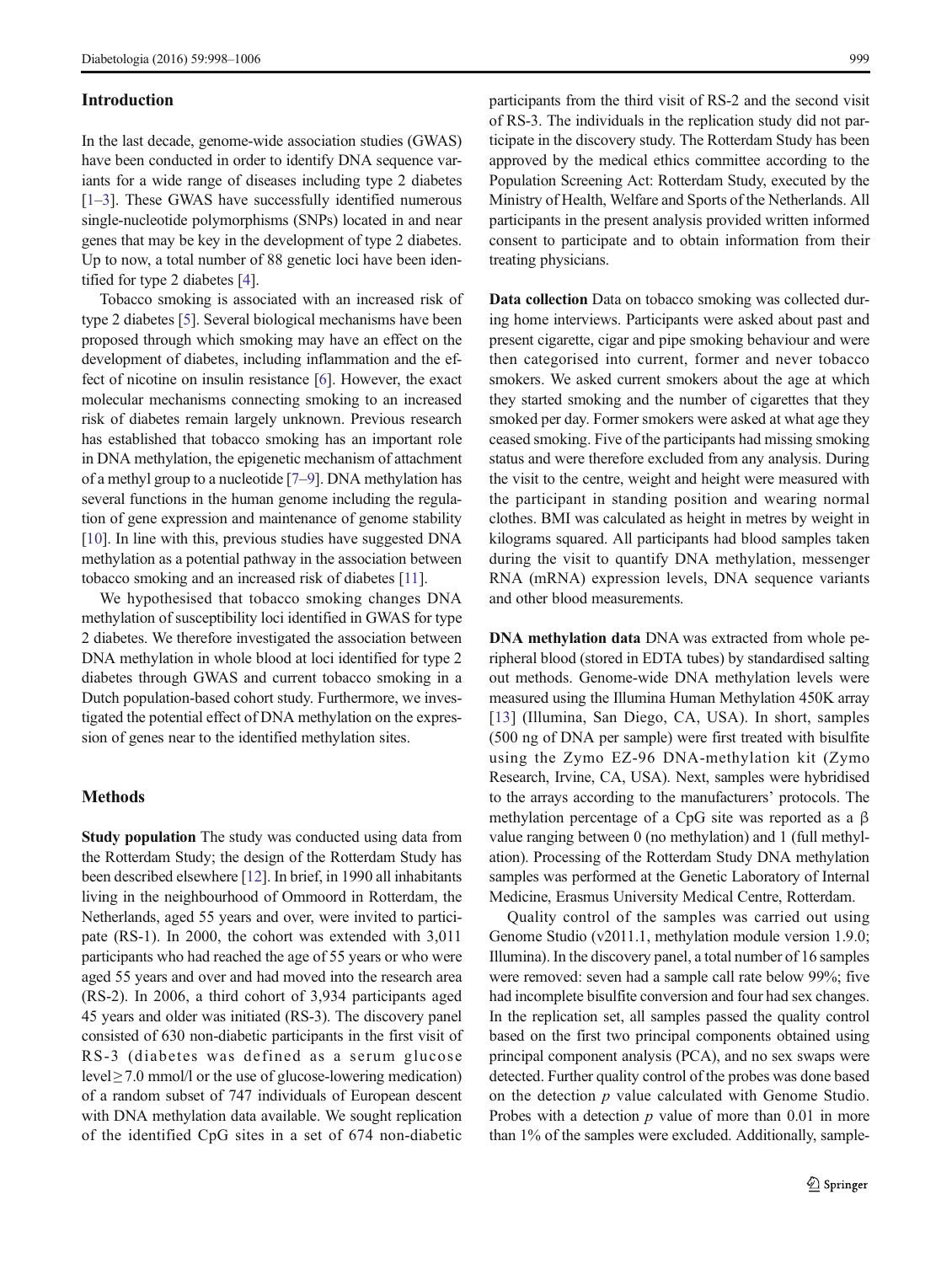level quality control was performed using MethylAid [\(https://](https://bioconductor.org/packages/release/bioc/html/MethylAid.html) [bioconductor.org/packages/release/bioc/html/MethylAid.](https://bioconductor.org/packages/release/bioc/html/MethylAid.html) [html\)](https://bioconductor.org/packages/release/bioc/html/MethylAid.html) [[14\]](#page-7-0). This resulted in a total set of 474,528 probes that were normalised using the Dasen option of the WateRmelon R-package [\(https://www.bioconductor.org/packages/release/](https://www.bioconductor.org/packages/release/bioc/html/wateRmelon.html) [bioc/html/wateRmelon.html\)](https://www.bioconductor.org/packages/release/bioc/html/wateRmelon.html) [[15](#page-7-0)].

mRNA expression data Whole blood was collected (PAXGene Tubes; Becton Dickinson, Erembodegem, Belgium) and total RNA was isolated (PAXGene Blood RNA kits; Qiagen, Venlo, the Netherlands). To ensure the constant high quality of the RNA preparations, all RNA samples were analysed using the Labchip GX (Caliper, Hopkinton, MA, USA) according to the manufacturer's instructions. Samples with an RNA quality score of more than 7 were amplified and labelled (TotalPrep RNA; Ambion, Austin, TX, USA) and hybridised to the Illumina HumanHT12v4 Expression Beadchips (Illumina) as described by the manufacturer's protocol. Processing of the Rotterdam Study RNA samples was performed at the Genetic Laboratory of Internal Medicine, Erasmus University Medical Centre, Rotterdam. The RS-3 expression dataset is available at GEO (Gene Expression Omnibus) public repository under the accession GSE33828: 881 samples are available for analysis.

Illumina gene expression data was quantile-normalised to the median distribution and subsequently  $log_2$ -transformed. The probe and sample means were centred to zero. Genes were declared significantly expressed when the detection p values calculated by GenomeStudio were less than 0.05 in more than 10% of all discovery samples, which added to a total number of 21,238 probes. Quality control was carried out using the eQTL-mapping pipeline ([https://github.com/](https://github.com/molgenis/systemsgenetics/tree/master/eqtl-mapping-pipeline) [molgenis/systemsgenetics/tree/master/eqtl-mapping-pipeline\)](https://github.com/molgenis/systemsgenetics/tree/master/eqtl-mapping-pipeline) [\[16\]](#page-7-0). We only analysed probes that uniquely mapped to the human genome build 37 and represented gene mRNA expression [\[17\]](#page-7-0).

Selection of methylation sites A recent review summarising findings from all diabetes GWAS was used to compile a list of variants significantly associated with diabetes (88 variants) [\[4](#page-7-0)]. Next, the list of 88 variants was extended with polymorphisms in linkage disequilibrium  $(R^2 > 0.8)$  in the HapMap panel and within 500 kb using the SNAP Proxy Search tool [\(https://broadinstitute.org/mpg/snap/ldsearch.php;](https://broadinstitute.org/mpg/snap/ldsearch.php) accessed 1 October 2015). The final list included 890 SNPs, which were tested for in-gene variants and effects on expression of a gene within 1 Mb as found in a large publically available blood *cis*expression-quantitative trait loci (cis-eQTL) database (false discovery rate  $[FDR] < 0.05$  [\[16](#page-7-0)]. We identified 525 SNPs that were in-gene (mapping to 72 unique genes) and 316 SNPs with an eQTL effect (mapping to 50 unique genes). The final number of unique genes was 111. The methylation probes within and near these diabetes-related genes as provided by Illumina were included in the analysis. We excluded probes from the Infinium HD methylation SNP list with a minor allele frequency above 1% as provided by Illumina, since variations in these SNPs can cause bias in the methylation measurement [[18\]](#page-7-0). We further excluded known cross-reactive probes, since they can introduce bias in the results [\[19\]](#page-8-0). In total, we included 3,620 CpG sites in the analyses.

Statistical analysis The characteristics of the discovery and replication populations were compared between current and never smokers using IBM SPSS Statistics version 21.0.0.1 (IBM, Armonk, NY, USA). The  $p$  values were calculated using independent sample  $t$  tests for continuous variables and  $\chi^2$ -square tests for dichotomous variables.

The 3,620 methylation probes were tested for association with tobacco smoking using a linear mixed model with the LME4 package in R version 3.1.0 with Dasen-normalised β values of the CpG sites as outcome measure [\(https://cran.r-project.org/](https://cran.r-project.org/web/packages/lme4/index.html) [web/packages/lme4/index.html](https://cran.r-project.org/web/packages/lme4/index.html)) [\[20](#page-8-0)]. Extreme outliers (>4 SD from the mean and >4SD from the before last) in the DNA methylation values were excluded. We first compared current smokers with never smokers and then performed a sensitivity analysis on the identified CpG sites comparing former smokers with never smokers. Covariates were selected based on known association with DNA methylation. The selected covariates with fixed effects were age, sex and BMI [\[21](#page-8-0)–[24](#page-8-0)]. Housemanestimated white blood cell proportions were used as fixed effects to correct for cell mixture distribution [\[25](#page-8-0)]. Array number and position on array were added in the model as covariates with random effects to correct for batch effects. We corrected for multiple testing using a robust Bonferroni-corrected  $p$  value of  $1.4 \times 10^{-5}$  as the threshold for significance (0.05 / 3,620 probes).

The probes identified in the discovery analysis were tested for replication in the independent samples from the Rotterdam Study. We used identical models with the addition of cohort (RS-2 or RS-3) as a variable in the model to adjust for a potential cohort effect. A Bonferroni-corrected  $p$  value of 0.05 divided by the number of significant findings in the discovery study was used as a threshold of significant replication.

The replicated probes were further tested with total packyears in the current smokers to test the association between tobacco smoking and cumulative exposure to smoking. We further investigated the association between the replicated probes and time since cessation in former smokers to study the change in methylation after smoking cessation. To decrease the possibility of confounding in our association, we further adjusted the model in a second analysis for other possible confounders and mediators. This analysis included total cholesterol, HDL-cholesterol, triacylglycerol levels (natural log-transformed), systolic blood pressure, daily alcohol intake and C-reactive protein levels (natural log-transformed).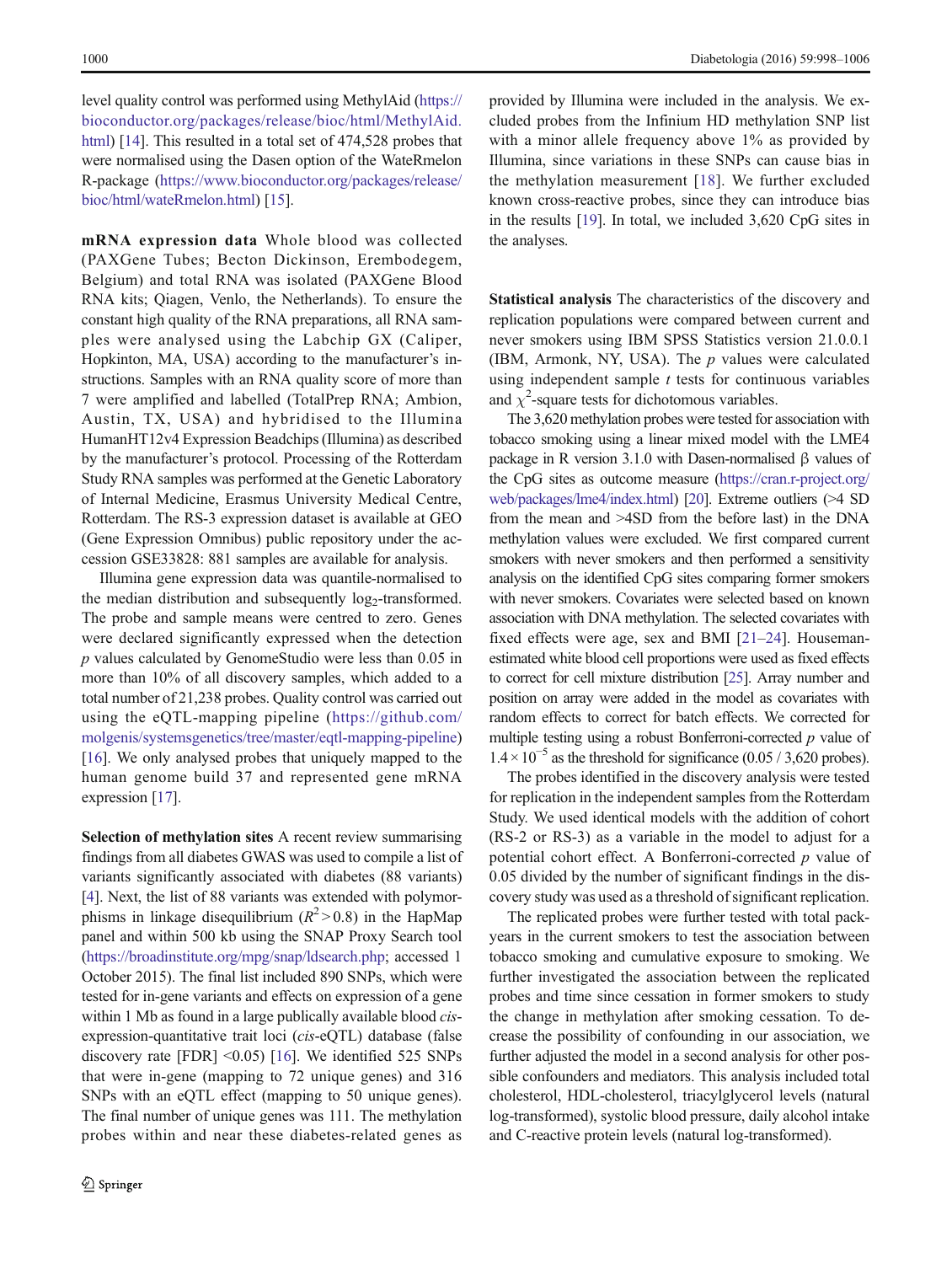Functional analysis Since DNA methylation may have an effect on gene expression, we tested the association between DNA methylation and mRNA expression levels of nearby genes (cis) within 500 kb of the replicated CpG sites (250 kb upstream and downstream of the CpG location). First, residuals for mRNA expression were created after regressing out the measured cell counts (granulocytes, lymphocytes, monocytes, platelets and erythrocytes), fasting state, RNA quality score, plate number, age and sex on the mRNA expression levels using a linear mixed model. We then created residuals for DNA methylation regressing out the measured white blood cells, age, sex, array number and position on array on the Dasen-normalised β values of the CpG sites using a linear mixed model. The residuals of the mRNA expression levels and the residuals of the Dasen-normalised β values of the CpG sites were tested for association using a linear regression model.

We also studied the association between the replicated CpG sites and serum measures of fasting glucose and insulin combining both the discovery and replication samples. Serum glucose and insulin were measured using standard laboratory techniques. The models were adjusted for the same covariates as in the main analyses, with the addition of smoking category. Serum insulin was natural log-transformed. A Bonferronicorrected  $p$  value for five tests was used. Furthermore, we searched for genetic variants (methylation quantitative trait loci [met-QTLs]) associated with the replicated methylation sites in the publicly available data from the paper by Grundberg et al [[26\]](#page-8-0). Significant met-QTLs were then tested for an association with type 2 diabetes in the publicly available data from the DIAGRAM consortium, using a Bonferronicorrected  $p$  value of 0.01 (0.05 / 5 met-QTLs) [\[3\]](#page-7-0).

## **Results**

A total of 630 participants were included in the discovery study. Clinical characteristics of the study population by smoking category are listed in Table [1.](#page-4-0) The participants were on average  $59.5 \pm 8.0$  years old and 45% were men. The samples consisted of 175 current smokers, 184 never smokers and 271 former smokers. On average, current smokers had lower HDL-cholesterol, higher triacylglycerol and serum C-reactive protein than never smokers. Also alcohol consumption was higher in current smokers than in former smokers or never smokers. In the replication population, 68 individuals were current smokers, 238 were never smokers and 368 were former smokers. Clinical characteristics of the replication population can be found in electronic supplementary material (ESM) Table 1.

After correction for multiple testing  $(p=1.4 \times 10^{-5})$ , we identified 12 differentially methylated CpG sites when comparing current smokers to never smokers in the discovery study (Table [2](#page-4-0); results for all probes are presented in ESM Table 2). The 12 differentially methylated CpG sites were located within eight genes. The most significant finding was cg23161492 located within the gene ANPEP on chromosome 15 ( $p = 1.3 \times 10^{-12}$ ). On chromosome 11, four CpG sites located within the gene KCNQ1 were significantly associated with current tobacco smoking (cg26963277,  $p=1.2\times10^{-9}$ ; cg13428066,  $p = 5.8 \times 10^{-6}$ ; cg01744331,  $p = 8.0 \times 10^{-6}$ ; cg16556677,  $p = 1.2 \times 10^{-5}$ ). Within the gene ZMIZ1 on chromosome 10, two CpG sites were significant differentially methylated between current and never smokers  $(cg03450842, p=3.1 \times 10^{-8}; cg21344746, p=6.6 \times 10^{-6})$ . In addition, we identified CpG sites in and near INPP5E, NDUFS5, FCHSD2, PBX4 and TCF19 that were differentially methylated in current smokers compared with never smokers.

We attempted replication of the 12 differentially methylated CpG sites from the discovery study in 674 independent participants of the second and third cohort of the Rotterdam Study. We used a p value of  $4.2 \times 10^{-3}$  (0.05 / 12) as a threshold of significant replication. We significantly replicated the five CpG sites cg23161492 (ANPEP), cg26963277 (KCNQ1), cg03450842 (ZMIZ1), cg01744331 (KCNQ1) and cg16556677 (KCNQ1) (Table [2](#page-4-0)). Furthermore, the replicated associations were robust to further adjustment for possible confounders including systolic blood pressure, total cholesterol, HDL-cholesterol, triacylglycerol, alcohol consumption and C-reactive protein (ESM Table 3). Boxplots of replicated probe β values per smoking category are presented in Fig. [1.](#page-5-0) When we adjusted the effect of the top signal within the  $KCNQ1$  gene (cg26963277) for the second (cg01744331) or third (cg16556677) signal within  $KCNQ1$ , cg26963277 was associated with current smoking, whereas cg01744331 and cg16556677 did not show an association ( $p = 0.84$  and 0.35, respectively).

To study the effect of smoking cessation on the replicated CpG sites, we compared former smokers with never smokers and tested the association between time since smoking cessation and DNA methylation. DNA methylation at the five CpG sites were not differentially methylated when former smokers were compared with never smokers (Table [3](#page-6-0)). Methylation at cg23161492 ( $p = 2.6 \times 10^{-6}$ ), cg26963277 ( $p = 2.1 \times 10^{-4}$ ), cg01744331 ( $p = 5.1 \times 10^{-5}$ ) and cg16556677 ( $p = 1.2 \times 10^{-3}$ ) was associated with time since smoking cessation. Additionally, methylation at the CpG sites cg23161492, cg26963277, cg03450842 and cg01744331 was associated with cumulative exposure to tobacco smoking.

In the 630 individuals from the discovery panel, six genes out of 20 candidates were significantly expressed in the analysed whole-blood samples. The 12 methylation expression combinations are shown in ESM Table 4. The  $p$  value threshold for association was  $4.2 \times 10^{-3}$  (0.05/12 tests). Increased methylation at cg23161492 was negatively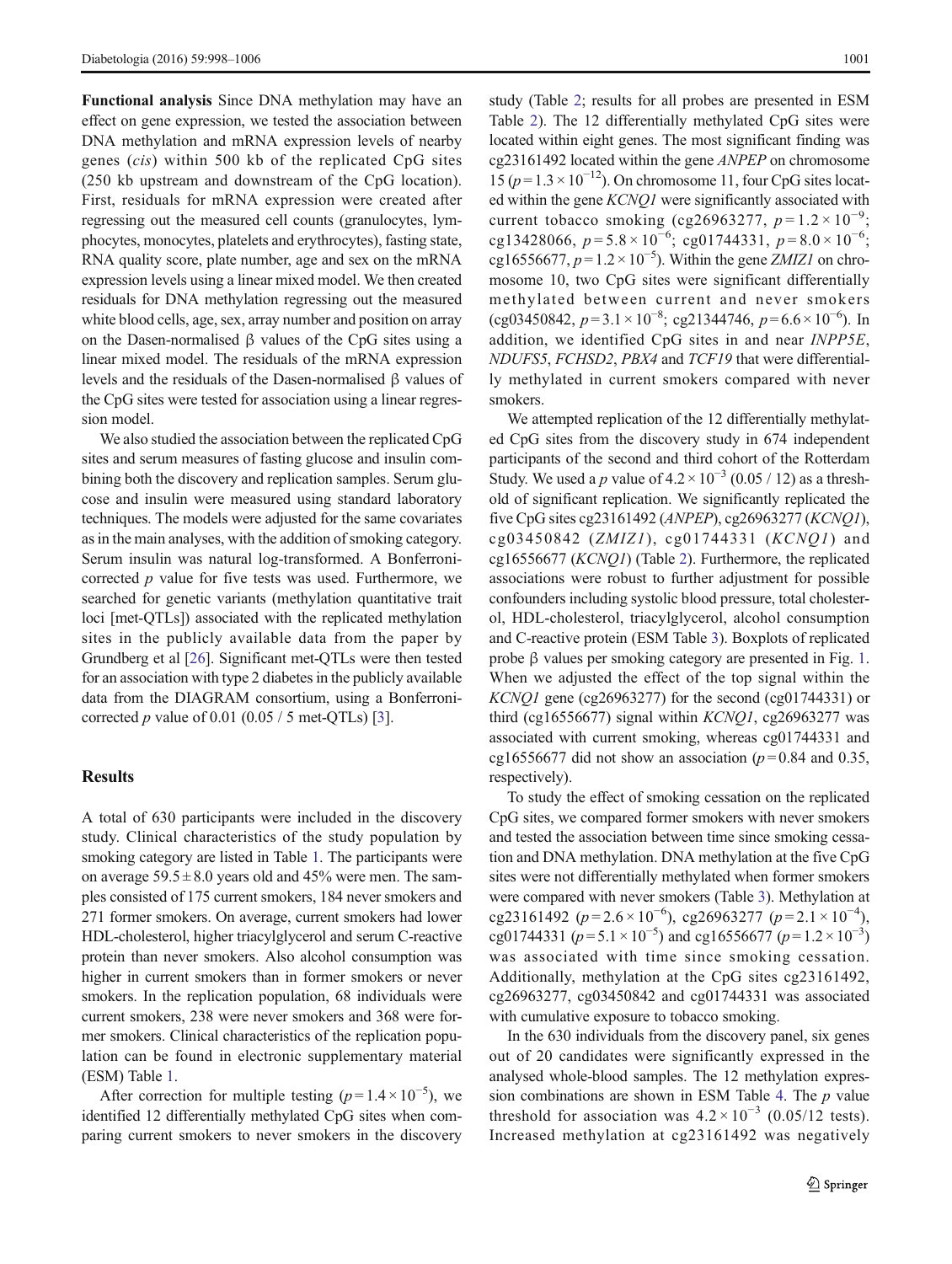<span id="page-4-0"></span>Table 1 Baseline characteristics of the study population according to smoking status

| Characteristic                     | Total            | Current          | Former           | Never            | $p$ value <sup>a</sup> |
|------------------------------------|------------------|------------------|------------------|------------------|------------------------|
| N                                  | 630              | 175              | 271              | 184              |                        |
| Age, years                         | $59.5 \pm 8.0$   | $57.9 \pm 6.6$   | $60.9 \pm 8.5$   | $59.0 \pm 8.1$   | 0.16                   |
| Male sex $(\% )$                   | 283 (45)         | 85 (49)          | 126(47)          | 72 (39)          | 0.07                   |
| BMI, $kg/m2$                       | $27.4 \pm 4.5$   | $26.7 \pm 4.4$   | $27.6 \pm 4.3$   | $27.6 \pm 4.8$   | 0.07                   |
| Fasting glucose, mmol/l            | $5.35 \pm 0.55$  | $5.33 \pm 0.58$  | $5.40 \pm 0.55$  | $5.30 \pm 0.52$  | 0.65                   |
| Systolic blood pressure, mmHg      | $138.5 \pm 63.0$ | $136.4 \pm 60.4$ | $139.7 \pm 67.4$ | $138.7 \pm 58.8$ | 0.71                   |
| Diastolic blood pressure, mmHg     | $88.0 \pm 65.0$  | $86.0 \pm 62.1$  | $89.0 \pm 9.8$   | $88.4 \pm 60.3$  | 0.71                   |
| Total cholesterol, mmol/l          | $5.60 \pm 1.03$  | $5.60 \pm 1.07$  | $5.62 \pm 1.01$  | $5.56 \pm 1.02$  | 0.72                   |
| HDL-cholesterol, mmol/l            | $1.41 \pm 0.40$  | $1.34 \pm 0.39$  | $1.44 \pm 0.41$  | $1.44 \pm 0.37$  | 0.01                   |
| Triacylglycerol, mmol/l            | $1.45 \pm 0.81$  | $1.62 \pm 1.02$  | $1.39 \pm 0.62$  | $1.40 \pm 0.81$  | 0.02                   |
| C-reactive protein, mg/l           | $2.55 \pm 4.74$  | $3.17 \pm 7.03$  | $2.52 \pm 3.54$  | $2.03 \pm 3.31$  | 0.05                   |
| Alcohol consumption, g/day         | $18.3 \pm 11.0$  | $19.4 \pm 12.7$  | $19.0 \pm 10.9$  | $16.1 \pm 9.3$   | 0.006                  |
| Fasting <sup>b</sup> , yes $(\%$ ) | 628 (100)        | 173 (99)         | 271 (100)        | 184 (100)        | 0.15                   |

Data are mean  $\pm$  SD or *n* (%)

a Current vs never smokers

<sup>b</sup> The participants who provided blood after an overnight fast

associated with gene expression levels of ANPEP  $(p=8.9\times10^{-5})$  (ESM Fig. 1).

We observed a putative effect of the CpG site cg26963277 with fasting serum insulin (effect: 0.004,  $p=0.04$ ). Results for the associations between all replicated CpG sites and serum fasting glucose and insulin are presented in ESM Table 5.

We identified a significant met-QTL for all replicated CpG sites, except cg0345084 (ESM Table 6). The T allele of the SNP rs231356 was associated with lower methylation of both cg26963277 and cg01744331 ( $KCNQI$ ). Also, the T allele of the SNP rs231356 was associated with an increased odds of type 2 diabetes (OR 1.06,  $p = 1.3 \times 10^{-5}$ ).

## **Discussion**

Our findings suggest that tobacco smoking is associated with differential methylation of CpG sites within the type 2 diabetes risk genes ANPEP, KCNQ1 and ZMIZ1. The associations were robust to adjustment for potential confounders and the effect of tobacco smoking appeared to be reversible after

Table 2 Significant associations between current vs never tobacco smoking and methylation of diabetes genes

| CpG site   | Chromosome | Position Hg19 | Discovery |           |                       |          | Replication |                       |               |
|------------|------------|---------------|-----------|-----------|-----------------------|----------|-------------|-----------------------|---------------|
|            |            |               | β         | <b>SE</b> | $p$ value             | β        | <b>SE</b>   | $p$ value             |               |
| cg23161492 | 15         | 90357202      | $-0.044$  | 0.006     | $1.3 \times 10^{-12}$ | $-0.045$ | 0.006       | $3.4 \times 10^{-11}$ | <b>ANPEP</b>  |
| cg26963277 | 11         | 2722407       | $-0.026$  | 0.004     | $1.2 \times 10^{-9}$  | $-0.034$ | 0.004       | $3.3 \times 10^{-14}$ | <b>KCNO1</b>  |
| cg03450842 | 10         | 80834947      | $-0.017$  | 0.003     | $3.1 \times 10^{-8}$  | $-0.030$ | 0.004       | $2.2 \times 10^{-12}$ | ZMIZ1         |
| cg14024579 | 9          | 139332845     | $-0.022$  | 0.004     | $1.1 \times 10^{-7}$  | $-0.015$ | 0.006       | 0.01                  | <b>INPP5E</b> |
| cg14656441 | 1          | 39500070      | 0.026     | 0.005     | $1.5 \times 10^{-6}$  | 0.016    | 0.008       | 0.05                  | NDUFS5        |
| cg13912027 | 11         | 72759293      | 0.022     | 0.005     | $2.1 \times 10^{-6}$  | $-0.001$ | 0.006       | 0.89                  | FCHSD2        |
| cg00591868 | 19         | 19729048      | $-0.015$  | 0.003     | $4.6 \times 10^{-6}$  | $-0.003$ | 0.005       | 0.51                  | PBX4          |
| cg13428066 | 11         | 2677768       | 0.015     | 0.003     | $5.8 \times 10^{-6}$  | 0.007    | 0.006       | 0.28                  | <b>KCNO1</b>  |
| cg21344746 | 10         | 80831230      | 0.016     | 0.004     | $6.6 \times 10^{-6}$  | 0.001    | 0.005       | 0.82                  | <i>ZMIZ1</i>  |
| cg16095155 | 6          | 31127863      | $-0.013$  | 0.003     | $7.2 \times 10^{-6}$  | $-0.007$ | 0.004       | 0.12                  | TCF19         |
| cg01744331 | 11         | 2722358       | $-0.013$  | 0.003     | $8.0 \times 10^{-6}$  | $-0.025$ | 0.003       | $7.4 \times 10^{-12}$ | <b>KCNQ1</b>  |
| cg16556677 | 11         | 2722401       | $-0.015$  | 0.003     | $1.2 \times 10^{-5}$  | $-0.027$ | 0.004       | $3.9 \times 10^{-10}$ | <b>KCNO1</b>  |

Adjusted for age, sex, BMI, Houseman-estimated white blood cell proportions and batch effects

Bonferroni-corrected threshold for significance:  $0.05/3,620 = 1.4 \times 10^{-5}$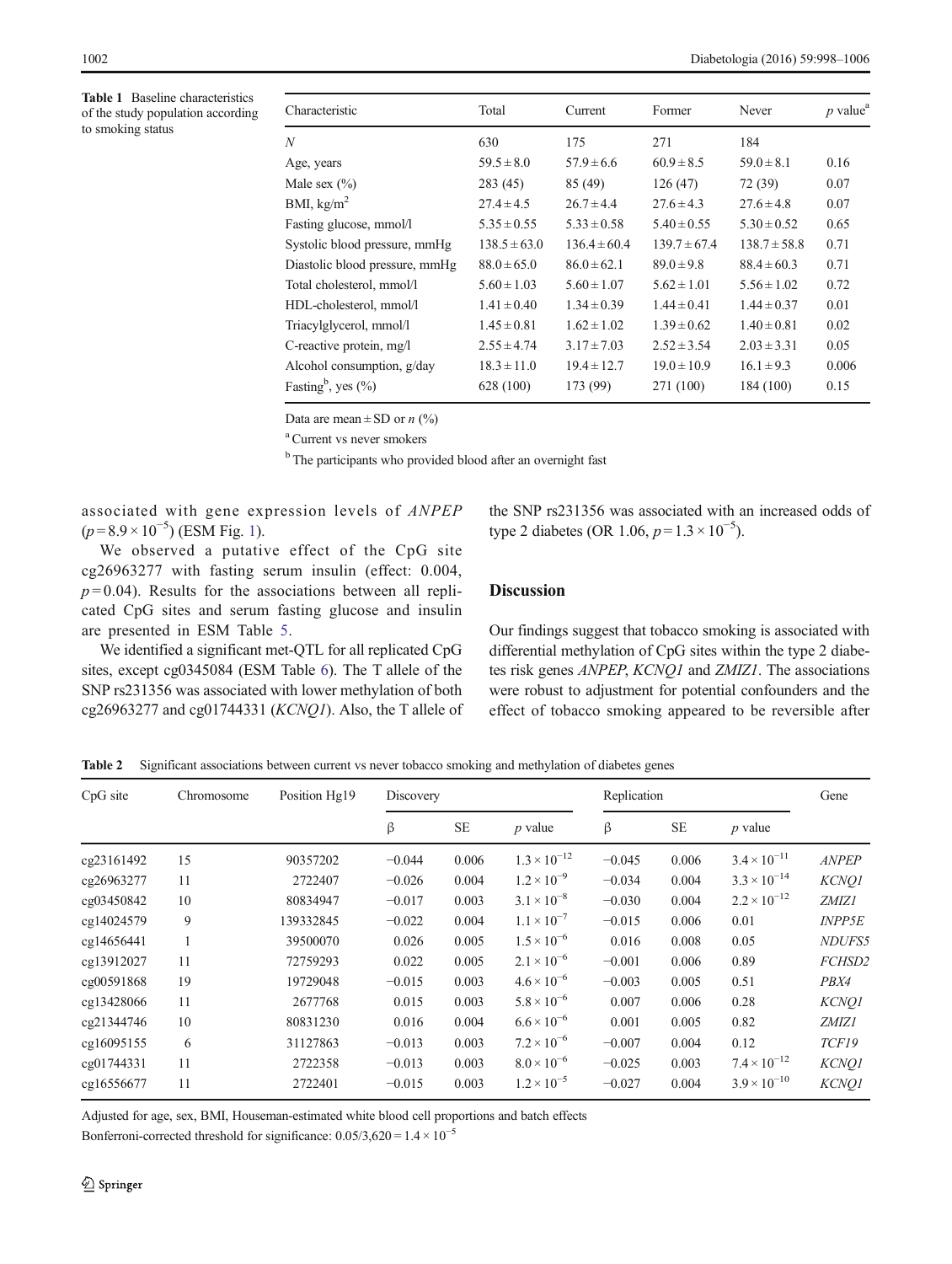<span id="page-5-0"></span>Fig. 1 Boxplots depicting the methylation values in the replicated CpG sites (cg23161492 [a], cg26063277 [b], cg03450842 [c], cg01744331 [d], cg16556677 [e]) in current, former and never smokers. The bold horizontal lines represent the median methylation values, the box represents the interquartile range, the whiskers extend to 1.5 times the interquartile range or the most extreme value, and the circles represent a participant's unique methylation value



smoking cessation. In addition, methylation within ANPEP was significantly associated with gene expression levels of ANPEP. Methylation at KCNQ1 was associated with fasting insulin levels and genetic data supported a role for methylation at KCNQ1 in the development of diabetes. This study provides further insight into potential biological mechanisms underlying the association between tobacco smoking and an excess risk of type 2 diabetes.

In contrast to the findings for current vs never smokers, we found similar DNA methylation levels at the replicated CpG sites when comparing former smokers to never smokers. Furthermore, four significant CpG sites were associated with time since smoking cessation, suggesting a return after smoking cessation to DNA methylation levels similar to never smokers. This is in agreement with previous studies investigating the role of smoking cessation in DNA methylation [[7,](#page-7-0) [27](#page-8-0), [28\]](#page-8-0). DNA methylation may return to levels similar to never smokers at some sites, while other sites stay differentially methylated. Our results are in agreement with a potential beneficial effect of smoking cessation on DNA methylation at risk loci for diabetes. Furthermore, at four CpG sites we observed a dose-dependent effect of smoking underscoring the importance of cumulative tobacco exposure over time.

We identified three CpG sites within intron 11 of KCNQ1 (potassium channel, voltage gated KQT-like subfamily Q, member 1) that were differentially methylated in current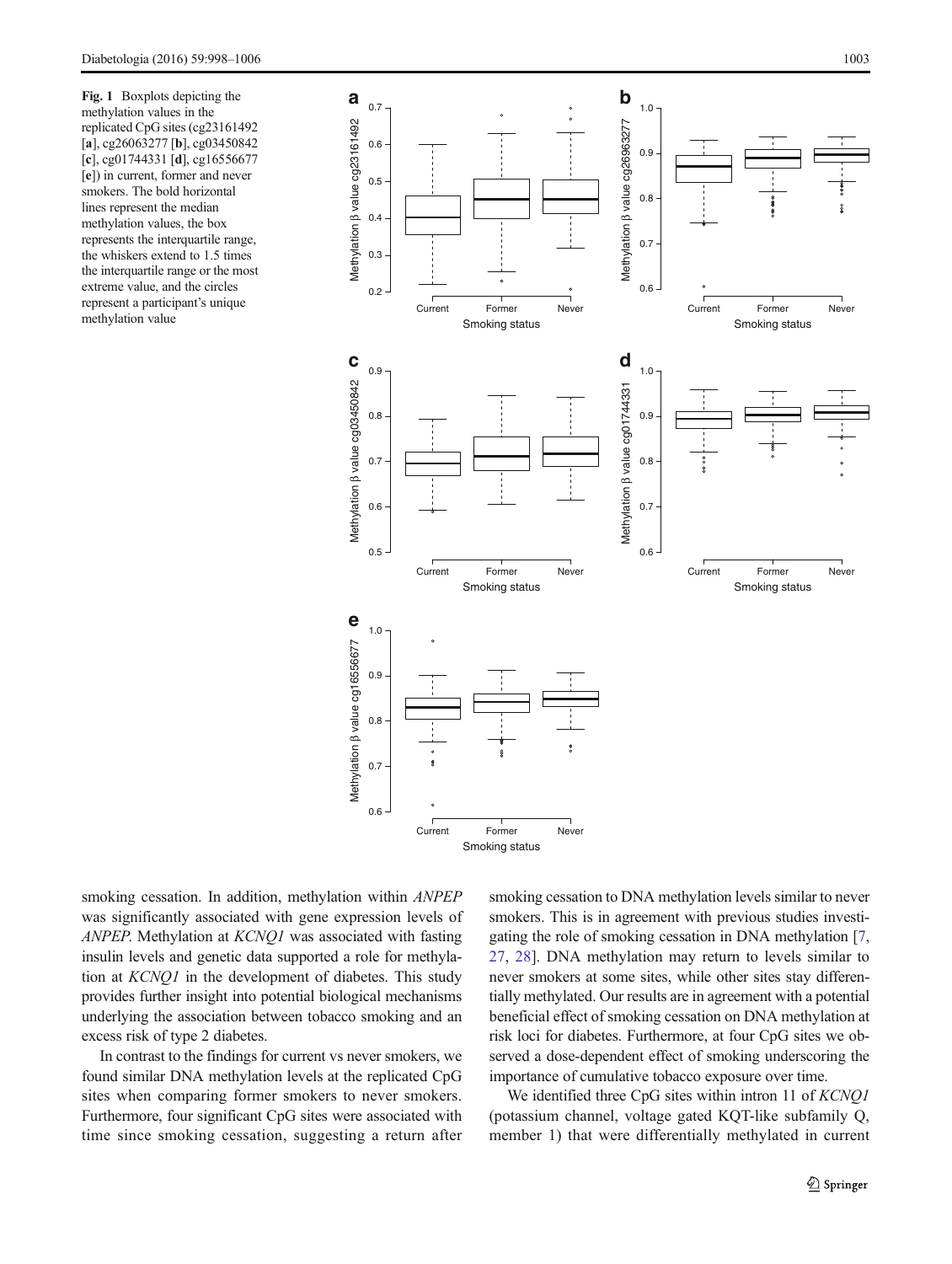| CpG site   | Gene         | Former vs never smokers |                      | Cessation time |                      | Pack-years      |                      |
|------------|--------------|-------------------------|----------------------|----------------|----------------------|-----------------|----------------------|
|            |              | $\beta$ (SE)            | <i>p</i> value       | $\beta^a$ (SE) | $p$ value            | $\beta^a$ (SE)  | $p$ value            |
| cg23161492 | <b>ANPEP</b> | $-0.007(0.006)$         | 0.24                 | 0.014(0.003)   | $2.6 \times 10^{-6}$ | $-0.007(0.002)$ | $2.8 \times 10^{-3}$ |
| cg26963277 | <i>KCNO1</i> | $-0.006(0.003)$         | 0.05                 | 0.006(0.002)   | $2.1 \times 10^{-4}$ | $-0.006(0.002)$ | $9.0 \times 10^{-4}$ |
| cg03450842 | <i>ZMIZ1</i> | $-0.005(0.002)$         | 0.06                 | 0.002(0.001)   | 0.20                 | $-0.003(0.001)$ | $1.6 \times 10^{-3}$ |
| cg01744331 | <b>KCNO1</b> | $-0.003(0.002)$         | 0.21                 | 0.005(0.001)   | $5.1 \times 10^{-5}$ | $-0.004(0.001)$ | $1.1 \times 10^{-4}$ |
| cg16556677 | <i>KCNO1</i> | $-0.007(0.003)$         | $7.1 \times 10^{-3}$ | 0.005(0.001)   | $1.2 \times 10^{-3}$ | $-0.003(0.001)$ | 0.05                 |

<span id="page-6-0"></span>Table 3 Association between CpG sites and former smokers compared with never smokers, time since smoking cessation and cumulative smoking exposure in pack-years

Adjusted for age, sex, BMI, white blood cell counts and batch effects. Bonferroni corrected

a β represents change in methylation per 10 years since smoking cessation and per 10 pack-years.

smokers compared with never smokers. Previous studies have reported differential DNA methylation at the KCNQ1 locus in pancreatic islets and adipose tissue of diabetes cases and nondiabetes controls [[29,](#page-8-0) [30\]](#page-8-0). Adjustment analyses suggested that cg26963277 is the driving CpG site associated with current smoking at this locus. Furthermore, we found the met-QTL (rs231356) for cg26963277 to be associated with the risk of diabetes. More specifically, the T allele of rs231356 is associated with lower methylation of cg26963277 and an increased odds of type 2 diabetes. In agreement with this observation, tobacco smoking lowers methylation at cg26963277 and is associated with an increased risk of diabetes. Additionally, our data suggest an association between cg26963277 and fasting insulin levels: increased methylation was putatively associated with increased fasting insulin levels. Although we did not observe an association between DNA methylation at cg26963277 and expression of KCNQ1, our results provide evidence that smoking may increase the risk of diabetes through decreased methylation at KCNQ1 and a subsequent decrease in fasting insulin levels.

Further, current tobacco smoking was associated with a 4.4% decrease in methylation at cg23161492 located near the 5′ untranslated region (UTR) of ANPEP and this decreased methylation was correlated with increased gene expression levels of ANPEP. ANPEP encodes the protein alanine aminopeptidase, a widely expressed enzyme involved in various cellular processes including cell proliferation, differentiation and apoptosis [[31\]](#page-8-0). The observation that current smoking, which increases the risk of type 2 diabetes, may lead to higher gene expression levels of ANPEP is in line with the observation of Locke and colleagues [[32](#page-8-0)]. The risk allele of the SNP rs2007084, identified by the DIAGRAM consortium, is also associated with increased gene expression of ANPEP in islet cells [\[32](#page-8-0)]. This suggests that increased expression of ANPEP leads to an increased risk of type 2 diabetes. The observation that DNA sequence variation and DNA methylation at this locus is associated

with increased expression levels of ANPEP suggests a role for ANPEP in the pathogenesis of type 2 diabetes, rather than the gene AP3S2 proposed by prior GWAS [\[3\]](#page-7-0).

We further identified the CpG cg03450842, near the 5′ UTR of *ZMIZ1*, to be differentially methylated in smokers compared with never smokers. The CpG cg03450842 has been identified previously to be associated with smoking [\[11\]](#page-7-0). Unfortunately, we had no expression data available in our samples for this gene and could therefore not study the effect of methylation at cg03450842 on gene expression of ZMIZ1.

The strength of the current study is the large sample size with available data on DNA methylation, gene expression and genetic variants, which allowed detailed investigation of the interrelationship between tobacco smoking, DNA methylation and gene expression. A limitation of the current work is the use of whole-blood samples for the quantification of DNA methylation and gene expression. As both methylation and expression may be tissue specific, we might have overlooked potential associations between tobacco smoking and differential methylation of diabetes-related genes in other tissues (e.g. liver, fat, pancreas or muscle tissue). Furthermore, observed associations may not be generalisable to other tissues. Another limitation is the challenge of gene annotation in GWAS. GWAS locate DNA sequence variants for phenotypes, but the underlying causal gene might be difficult to designate. To minimise this problem we limited our analysis to genes annotated to in-gene variants and known cis-eQTL effects. Therefore the diabetes risk genes selected in our study are more plausible as being the causal gene for diabetes.

In summary, our study suggests an effect of tobacco smoking on DNA methylation of the diabetes-related genes ANPEP, KCNQ1 and ZMIZ1. Our study provides further insight into potential mechanisms linking tobacco smoking to an excess risk of type 2 diabetes.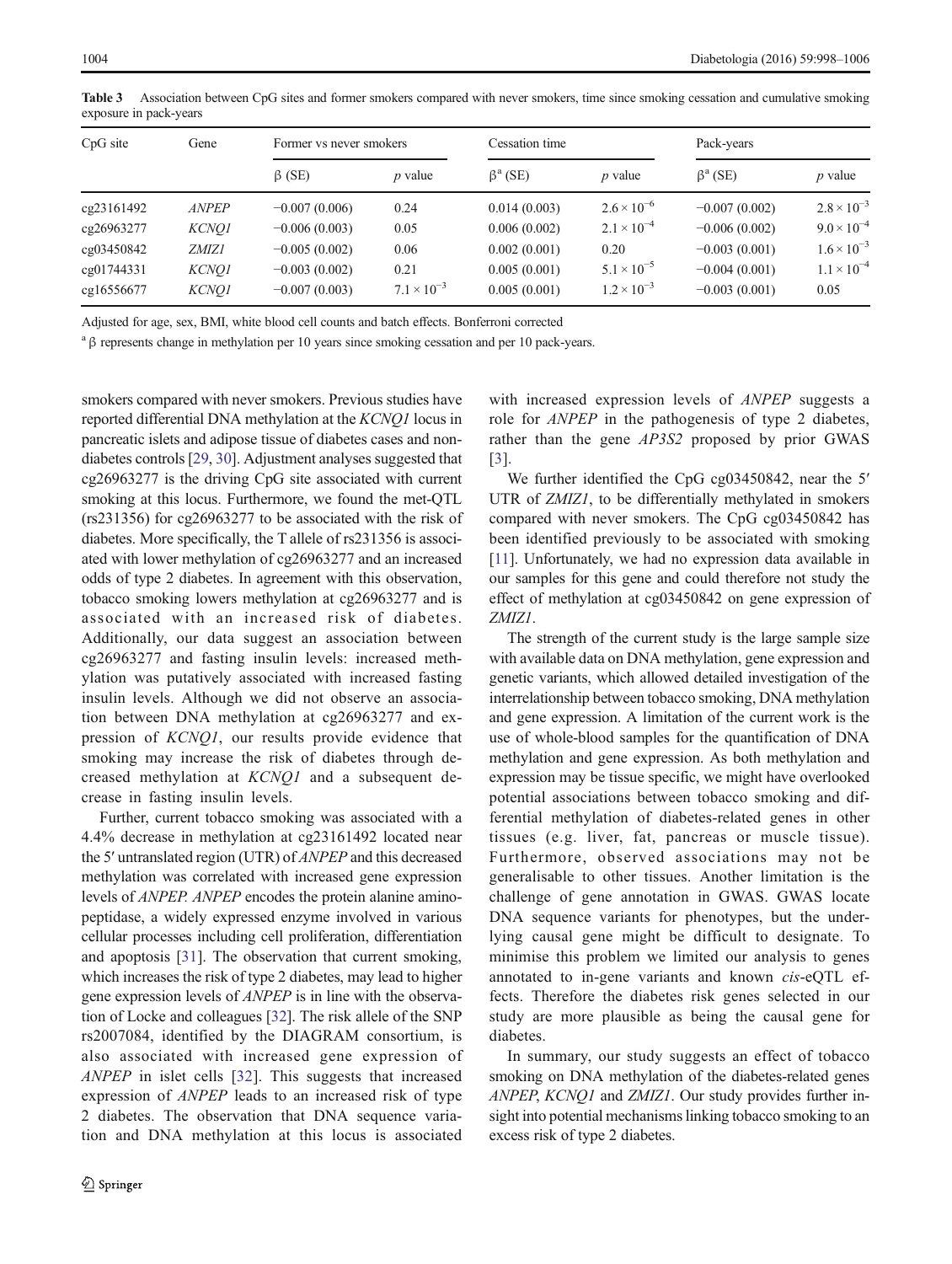<span id="page-7-0"></span>Acknowledgements The authors are grateful to the Rotterdam Study participants, the staff involved with the Rotterdam Study and the participating general practitioners and pharmacists. We thank M. Verbiest, M. Jhamai, S. Higgins, J. van Rooij and M. Verkerk from the Department of Internal Medicine at the Erasmus University Medical Center, Rotterdam, the Netherlands, for their help in creating the methylation and RNA array expression database.

BIOS consortium members Bastiaan T. Heijmans, Peter A. C. 't Hoen, Joyce van Meurs, Aaron Isaacs, Rick Jansen, Lude Franke, Dorret I. Boomsma, René Pool, Jenny van Dongen, Jouke J. Hottenga, Marleen M. J. van Greevenbroek, Coen D. A. Stehouwer, Carla J. H. van der Kallen, Casper G. Schalkwijk, Cisca Wijmenga, Alexandra Zhernakova, Ettje F. Tigchelaar, P. Eline Slagboom, Marian Beekman, Joris Deelen, Diana van Heemst, Jan H. Veldink, Leonard H. van den Berg, Cornelia M. van Duijn, Albert Hofman, André G. Uitterlinden, P. Mila Jhamai, Michael Verbiest, H. Eka D. Suchiman, Marijn Verkerk, Ruud van der Breggen, Jeroen van Rooij, Nico Lakenberg, Hailiang Mei, Maarten van Iterson, Michiel van Galen, Jan Bot, Peter van 't Hof, Patrick Deelen, Irene Nooren, Matthijs Moed, Martijn Vermaat, Dasha V. Zhernakova, René Luijk, Marc Jan Bonder, Freerk van Dijk, Wibowo Arindrarto, Szymon M. Kielbasa, Morris A. Swertz and Erik W. van Zwet

Funding AD is supported by Netherlands Organization for Scientific Research (NWO) grant (veni, 916.12.154) and the EUR Fellowship. JBJvM is funded by the Netherlands Society for Scientific Research (NWO) VIDI Grant 917103521. The Rotterdam Study is funded by Erasmus Medical Center and Erasmus University, Rotterdam, Netherlands Organization for the Health Research and Development (ZonMw), the Research Institute for Diseases in the Elderly (RIDE), the Ministry of Education, Culture and Science, the Ministry for Health, Welfare and Sports, the European Commission (DG XII) and the Municipality of Rotterdam. The generation and management of the Illumina 450 K methylation array data (EWAS data) for the Rotterdam Study was executed by the Human Genotyping Facility of the Genetic Laboratory of the Department of Internal Medicine, Erasmus MC, the Netherlands. The EWAS data was funded by the Genetic Laboratory of the Department of Internal Medicine, Erasmus MC, and by the Netherlands Organization for Scientific Research (NWO; project number 184021007) and made available as a Rainbow Project (RP3; BIOS) of the Biobanking and Biomolecular Research Infrastructure Netherlands (BBMRI-NL). The generation and management of RNA expression array data for the Rotterdam Study was executed and funded by the Human Genotyping Facility of the Genetic Laboratory of the Department of Internal Medicine, Erasmus MC, the Netherlands.

Duality of interest OHF works in ErasmusAGE, a centre for ageing research across the life course funded by Nestlé Nutrition (Nestec Ltd), Metagenics Inc. and AXA. Nestlé Nutrition (Nestec Ltd), Metagenics Inc. and AXA had no role in the design and conduct of the study, in data collection, management, analysis and interpretation or in the preparation, review or approval of the manuscript. All other authors declare that there is no duality of interest associated with their contribution to this manuscript.

Contribution statement SL and RVS contributed to the design and analysis of the study and wrote the draft of the manuscript. MJP, JBJvM, EJGS, AGU, MJB, AH and OHF interpreted the results and reviewed and edited the manuscript. AD contributed to the design of the study and reviewed and edited the manuscript, and is the guarantor of this work. The BIOS consortium contributed to the design of the study. All authors have approved the final version of the manuscript.

Open Access This article is distributed under the terms of the Creative Commons Attribution 4.0 International License (http:// creativecommons.org/licenses/by/4.0/), which permits unrestricted use, distribution, and reproduction in any medium, provided you give appropriate credit to the original author(s) and the source, provide a link to the Creative Commons license, and indicate if changes were made.

#### References

- 1. Zeggini E, Scott LJ, Saxena R et al (2008) Meta-analysis of genome-wide association data and large-scale replication identifies additional susceptibility loci for type 2 diabetes. Nat Genet 40:638–645
- 2. Voight BF, Scott LJ, Steinthorsdottir V et al (2010) Twelve type 2 diabetes susceptibility loci identified through large-scale association analysis. Nat Genet 42:579–589
- 3. Morris AP, Voight BF, Teslovich TM et al (2012) Large-scale association analysis provides insights into the genetic architecture and pathophysiology of type 2 diabetes. Nat Genet 44:981
- 4. Marullo L, Moustafa JSE-S, Prokopenko I (2014) Insights into the genetic susceptibility to type 2 diabetes from genome-wide association studies of glycaemic traits. Cur Diab Rep 14:1–17
- 5. Willi C, Bodenmann P, Ghali WA, Faris PD, Cornuz J (2007) Active smoking and the risk of type 2 diabetes: a systematic review and meta-analysis. Jama 298:2654–2664
- 6. Xie X-t, Liu Q, Wu J, Wakui M (2009) Impact of cigarette smoking in type 2 diabetes development. Acta Pharmacol Sin 30:784–787
- 7. Zeilinger S, Kühnel B, Klopp N et al (2013) Tobacco smoking leads to extensive genome-wide changes in DNA methylation. PLoS One 8, e63812
- 8. Shenker NS, Polidoro S, van Veldhoven K, et al (2012) Epigenomewide association study in the European Prospective Investigation into Cancer and Nutrition (EPIC-Turin) identifies novel genetic loci associated with smoking. Hum Mol Genet dds488
- 9. Steenaard RV, Ligthart S, Stolk L et al (2015) Tobacco smoking is associated with methylation of genes related to coronary artery disease. Clin Epigenetics 7:54
- 10. Jones PA (2012) Functions of DNA methylation: islands, start sites, gene bodies and beyond. Nat Rev Genet 13:484–492
- 11. Besingi W, Johansson Å (2013) Smoke related DNA methylation changes in the etiology of human disease. Hum Mol Genet ddt621
- 12. Hofman A, Brusselle GGO, Murad SD et al (2015) The Rotterdam study: 2016 objectives and design update. Eur J Epidemiol 30:661–708
- 13. Sandoval J, Heyn H, Moran S et al (2011) Validation of a DNA methylation microarray for 450,000 CpG sites in the human genome. Epigenetics 6:692–702
- 14. van Iterson M, Tobi EW, Slieker RC et al (2014) MethylAid: visual and interactive quality control of large Illumina 450k datasets. Bioinformatics 30:3435–3437
- 15. Pidsley R, Wong CCY, Volta M, Lunnon K, Mill J, Schalkwyk LC (2013) A data-driven approach to preprocessing Illumina 450K methylation array data. BMC Genomics 14:293
- 16. Westra H-J, Peters MJ, Esko T et al (2013) Systematic identification of trans eQTLs as putative drivers of known disease associations. Nat Genet 45:1238–1243
- 17. Schurmann C, Heim K, Schillert A et al (2012) Analyzing illumina gene expression microarray data from different tissues: methodological aspects of data analysis in the metaxpress consortium. PLoS One 7, e50938
- 18. Zhi D, Aslibekyan S, Irvin MR et al (2013) SNPs located at CpG sites modulate genome-epigenome interaction. Epigenetics 8:802–806